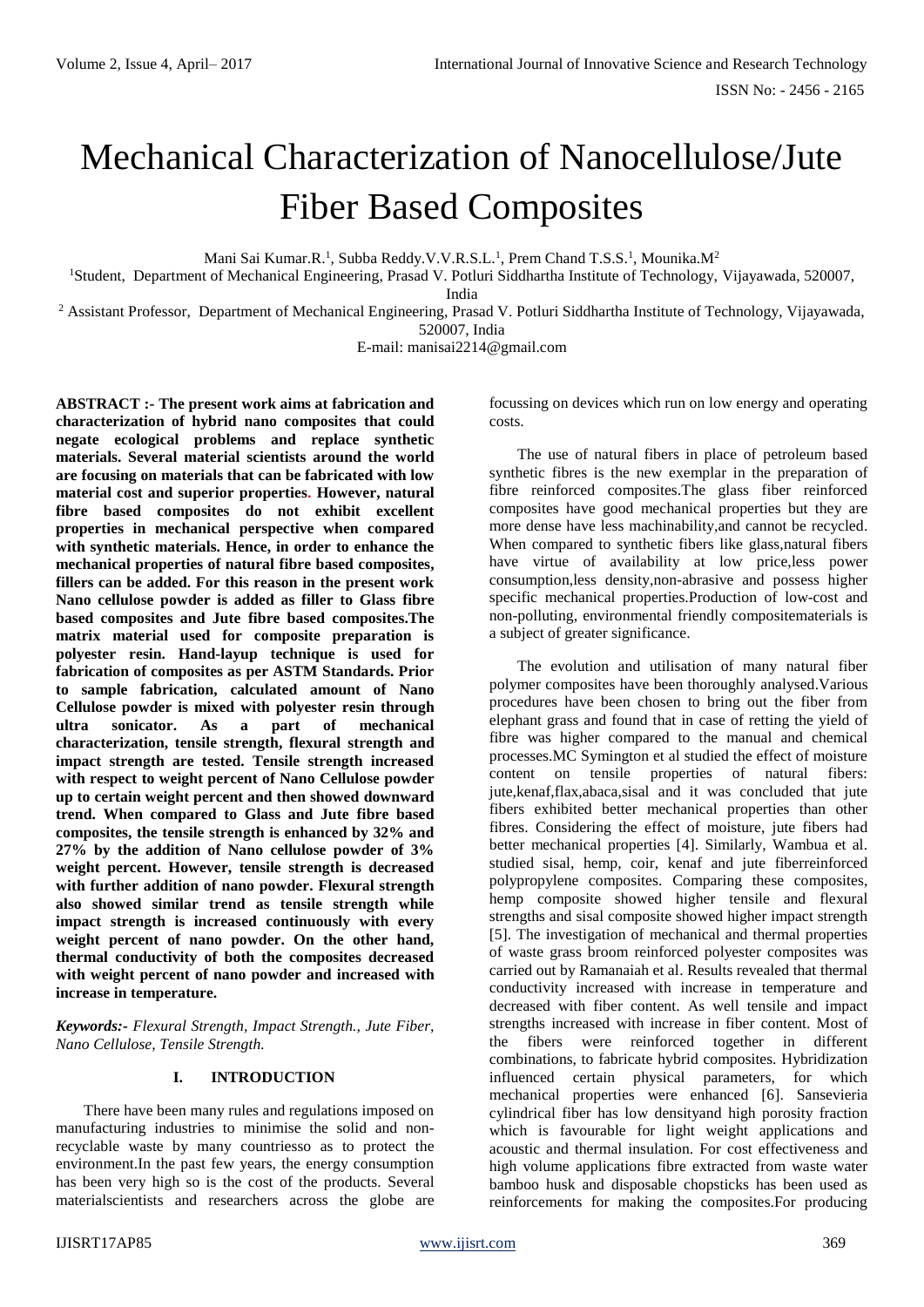ISSN No: - 2456 - 2165

binder less particle board composite panels, oil palm biomass waste is the best suitable material.Tensile modulus and impact strength of rice straw-reinforced composites are about 1.66and 1.8 times to that of pure polyester resin, respectively. The tensile strength of jute, kenaf, and coir reinforced composites have been increased with the increase of fiber volume fraction.The composites were tested and characterized to evaluate the tensile flexural and impact properties.

This work concentrates on fabrication, characterization and most importantly on the comparison of distinguishable polyester composites. Next, to the fabrication of cellulose based polyester composites, the composites are characterized by testing tensile strength, flexural strength, impact strength. Later the results obtained for the composites were compared with each other.

### **II. MATERIALS AND METHODS**

#### *A. Materials and Chemicals*

Unsaturated polyester resin (ECMALON 4412), methyl ethyl ketone peroxide (catalyst) and cobalt naphthenate (accelerator) are provided by Ecmas Resin Private Limited. Nanocellulose is supplied by CIRCOT, Mumbai.

#### *B. Preparation of Composites*

Composites are fabricated by initially mixing nano cellulose with polyester resin in a sonicator. Once the mixing is successfully done jute fibers are reinforced into the resin-cellulose mixture using hand layup technique and proper focus on the orientation is required as it is the long fiber reinforced nano-composite. Samples poured into the moulds are allowed to cure for 24 hours. After which the samples are carefully taken out and tested. ASTM standards are followed while fabricating the samples. A similar technique is used in the fabrication of other sorts of composites [7].

### *C. Tensile Strength*

The standard opted to test the tensile strength of the sample is ASTM D-638. The dimensions of the sample are 160mm x 12.5mm x 3mm according to the standard. With accuracy in achieving these dimensions, specimens having different weight fractions of cellulose nanofiber are prepared. The specimens are glued with Aluminium strips which are meant for perfect gripping during testing. With the help of Electronic Tensometer at a crosshead speed of 2mm/min, testing is performed.

### *D. Flexural Strength*

By 3- point bend or 4- point bend testing, Bend or flexural strength is tested. 3- point and 4- point bending differ in the number of loading points while the supporting points are same. In this work, 3- point bend test is done as it eliminates the need to determine center point deflection. Bending test is performed with the help of Electronic tensometer with flexural test fixtures. Samples are prepared using ASTM D790M standard with 100mm x 25mm x 3mm as dimensions. Samples are tested with same crosshead feed as tensile strength.

### *E. Impact Strength*

Bio-composites which do not undergo plastic deformation after the impact are fabricated as per ASTM D256M. For this standard, the sample is 63.5mm long, 12.7mm deep, 10mm wide. The notch of width  $0.25 \pm 0.04$  mm and included angle of  $45^{\circ}$  is a stress concentrated zone.  $8 \pm 0.1$ mm is the width remained under notch to stimulate the condition.

#### **III. RESULTS & DISCUSSION**

*A. Tensile Strength*

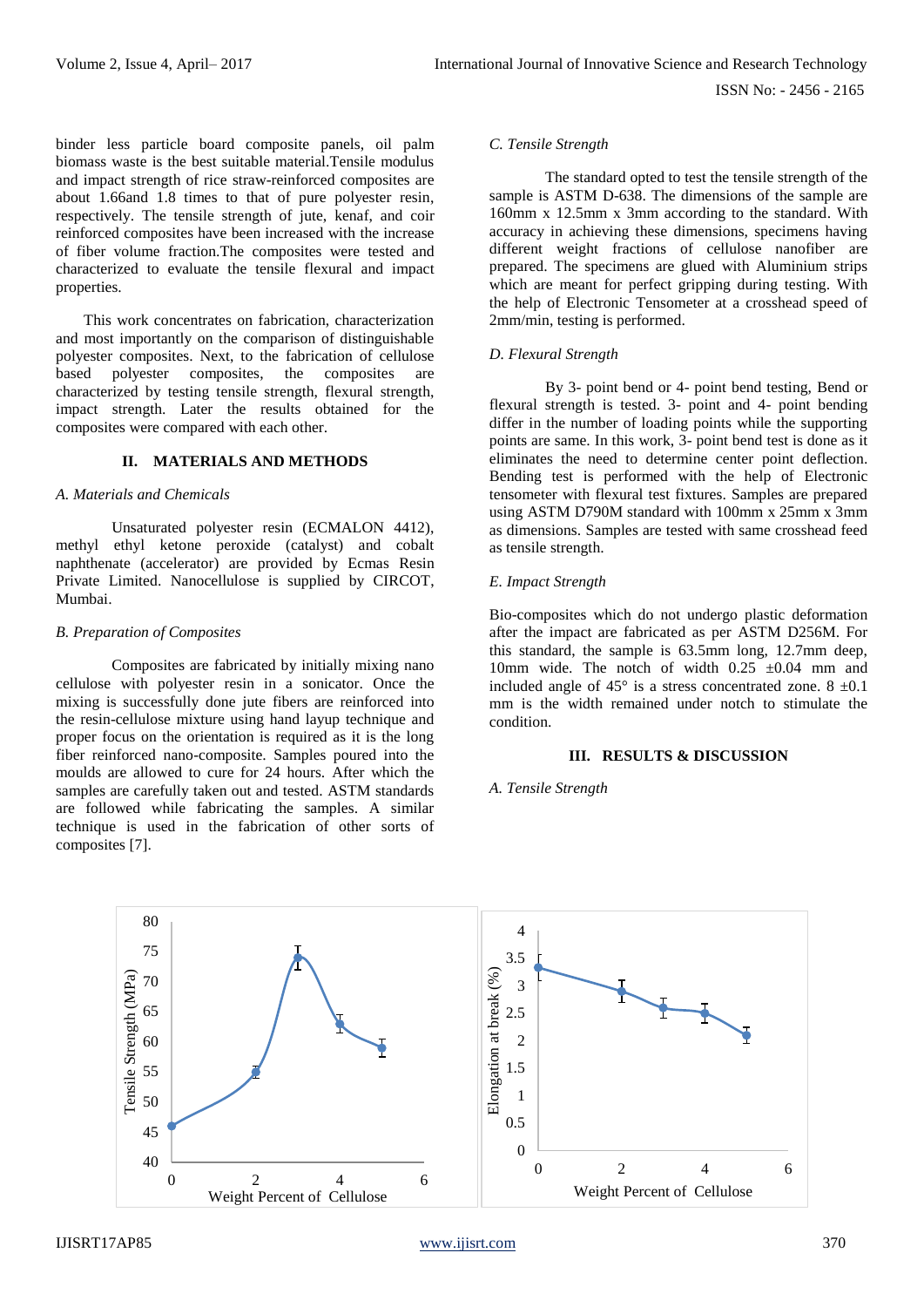Cellulose of 2, 3, 4, 5 weight percents is incorporated in 2weight percent jute fiber reinforced polyester composite. The tensile strength of composites increased with respect to weight percent of cellulose upto 3 wt% and decreased with further increase in cellulose percent, further. The decline in tensile strength is due to agglomeration of nanocellulose and jute fibers in the composite. However, peak tensile modulus of 1128MPa is observed at 4 weight percent of nanocellulose and elongation at break declined at with increase in weight percent of nanocellulose.

*B. Flexural Strength*



Flexural strength and flexural modulus 2weight percent of jute fiber based composite increased with increase in nanocellulose. The trend variation of flexural strength and flexural modulus is same. Highest flexural strength of 96MPa and flexural modulus of 3807MPa is observed at 3 weight percent of nanocellulose, which is due to good interference and adherence.





Impact strength of jute fiber based composite increased with increase in weight percent of nanocellulose that is from 2 to 5 weight percent. At 5 weight percent of nanocellulose 77J/m is recorded.

# **IV. CONCLUSION**

In the present work,

- Characterisation of nanocellulose/ jute fibers based polyester composites was done successfully.
- Tensile strength of jute/nanocellulose composite showed promising value at 3 weight percent of nanocellulose.
- Flexural strength and Tensile strength showed similar trends due to good inference and adherence
- Impact strength showed consistent increase with increase in nanocellulose weight percent.

The results of the study indicate jute/ nanocellulose based composites are having competing mechanical. Hence these composites find their applications in various fields such as automobile, aerospace etc.

## **References**

[1] Maheswari, C. Uma, K. Obi Reddy, E. Muzenda, M. Shukla, and a. VaradaRajulu. 2013. Mechanical Properties and Chemical Resistance of Short Tamarind Fiber/Unsaturated Polyester Composites: Influence of Fiber Modification and Fiber Content. International Journal of Polymer Analysis and Characterization 18 (7): 520–33.

[2] Barbhuiya, A Hussain, and K Ismail. 2016. Characterization of Hybrid Epoxy Composites Reinforced by Murta and Jute Fibers. International Journal of Polymer Analysis and Characterization 1–8.

[3] Jawaid, M., Othman Y. Alothman, M. T. Paridah, and H. P. S Abdul Khalil. 2014. Effect of Oil Palm